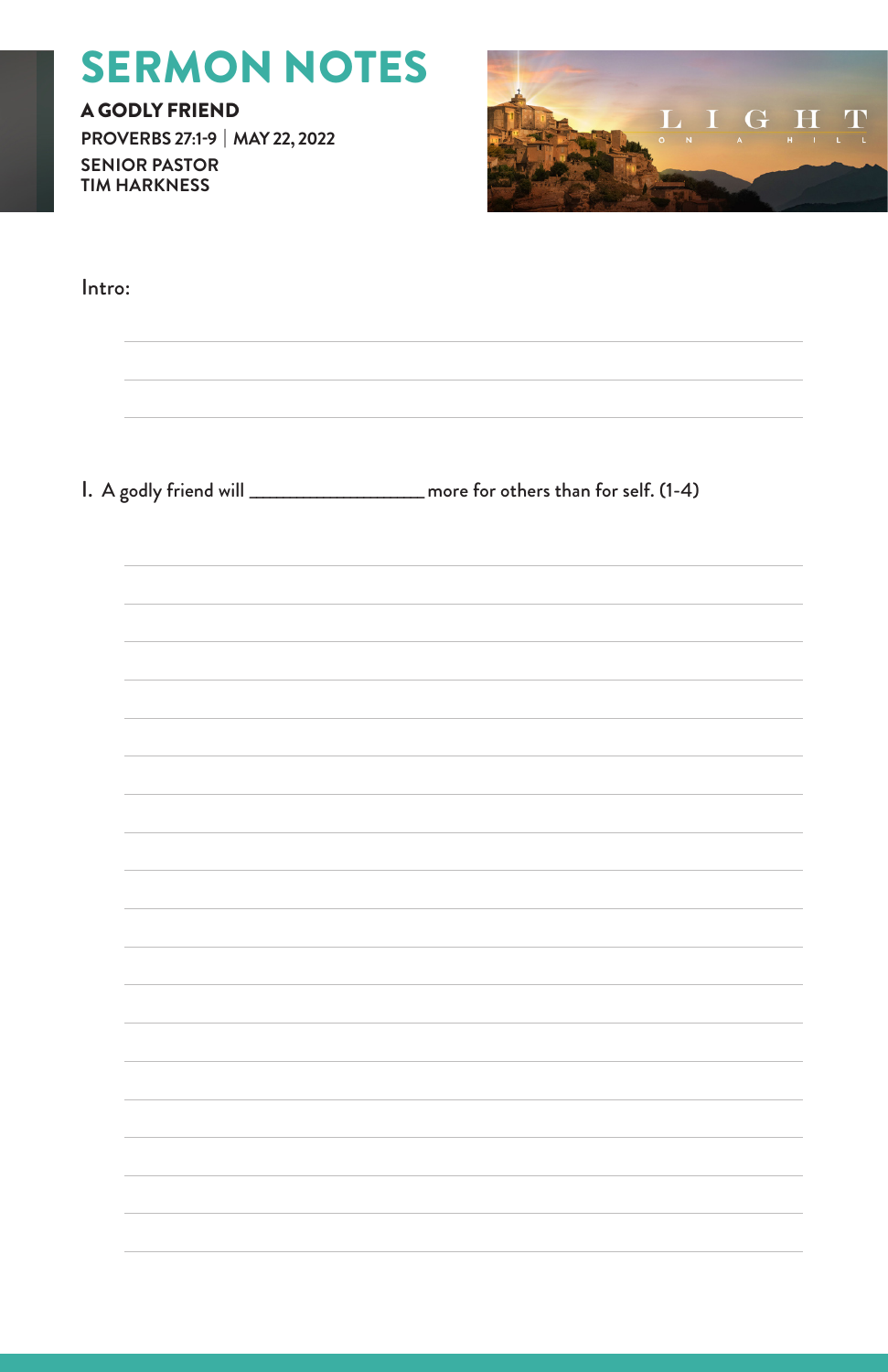| II. A godly friend will __________ truthful and trustworthy. (5-9) |  |  |  |
|--------------------------------------------------------------------|--|--|--|
|                                                                    |  |  |  |
|                                                                    |  |  |  |
|                                                                    |  |  |  |
|                                                                    |  |  |  |
|                                                                    |  |  |  |
|                                                                    |  |  |  |
|                                                                    |  |  |  |
|                                                                    |  |  |  |
|                                                                    |  |  |  |
|                                                                    |  |  |  |
|                                                                    |  |  |  |
|                                                                    |  |  |  |
|                                                                    |  |  |  |
|                                                                    |  |  |  |
|                                                                    |  |  |  |
|                                                                    |  |  |  |
|                                                                    |  |  |  |
|                                                                    |  |  |  |
|                                                                    |  |  |  |
|                                                                    |  |  |  |
|                                                                    |  |  |  |
|                                                                    |  |  |  |
|                                                                    |  |  |  |
|                                                                    |  |  |  |
|                                                                    |  |  |  |
|                                                                    |  |  |  |
|                                                                    |  |  |  |
|                                                                    |  |  |  |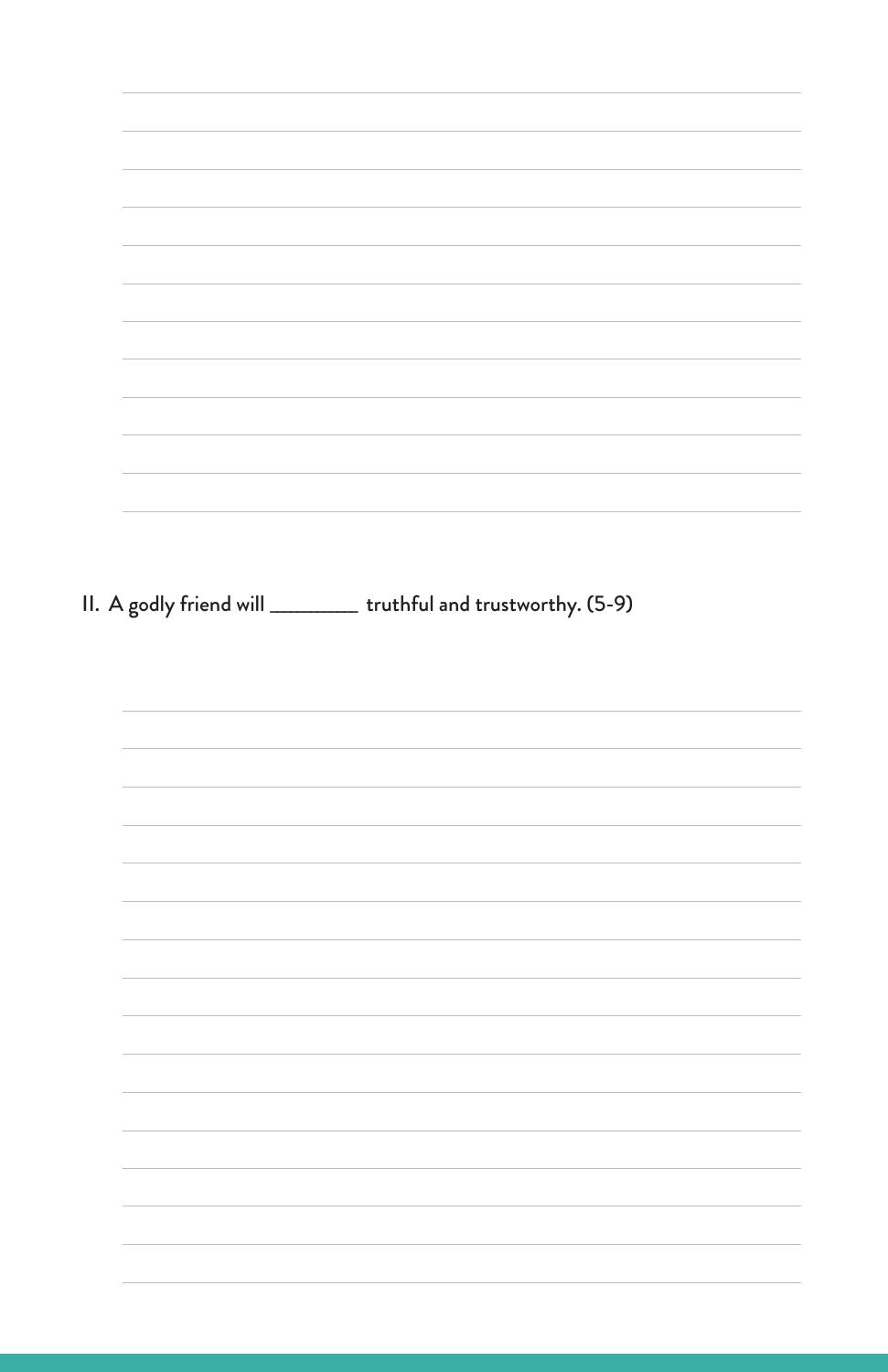# IMPACT GROUP QUESTIONS KEY PASSAGE: PROVERBS 27:1-9

Opening: What truths impacted you most from the sermon/passage? *A godly friend will care more for others than for self; A godly friend will be truthful and trustworthy.*

#### **INFORM THE HEAD / STIR THE HEART**

1. Why is boasting wrong? What motivates boasting?

2. What do the following verses say about a fool, and how do these things affect friendship? a. Proverbs 18:2

b. Proverbs 28:26

c. Proverbs 29:11

d. Ecclesiastes 7:9

3. Why do you think jealousy would be worse than anger or wrath?